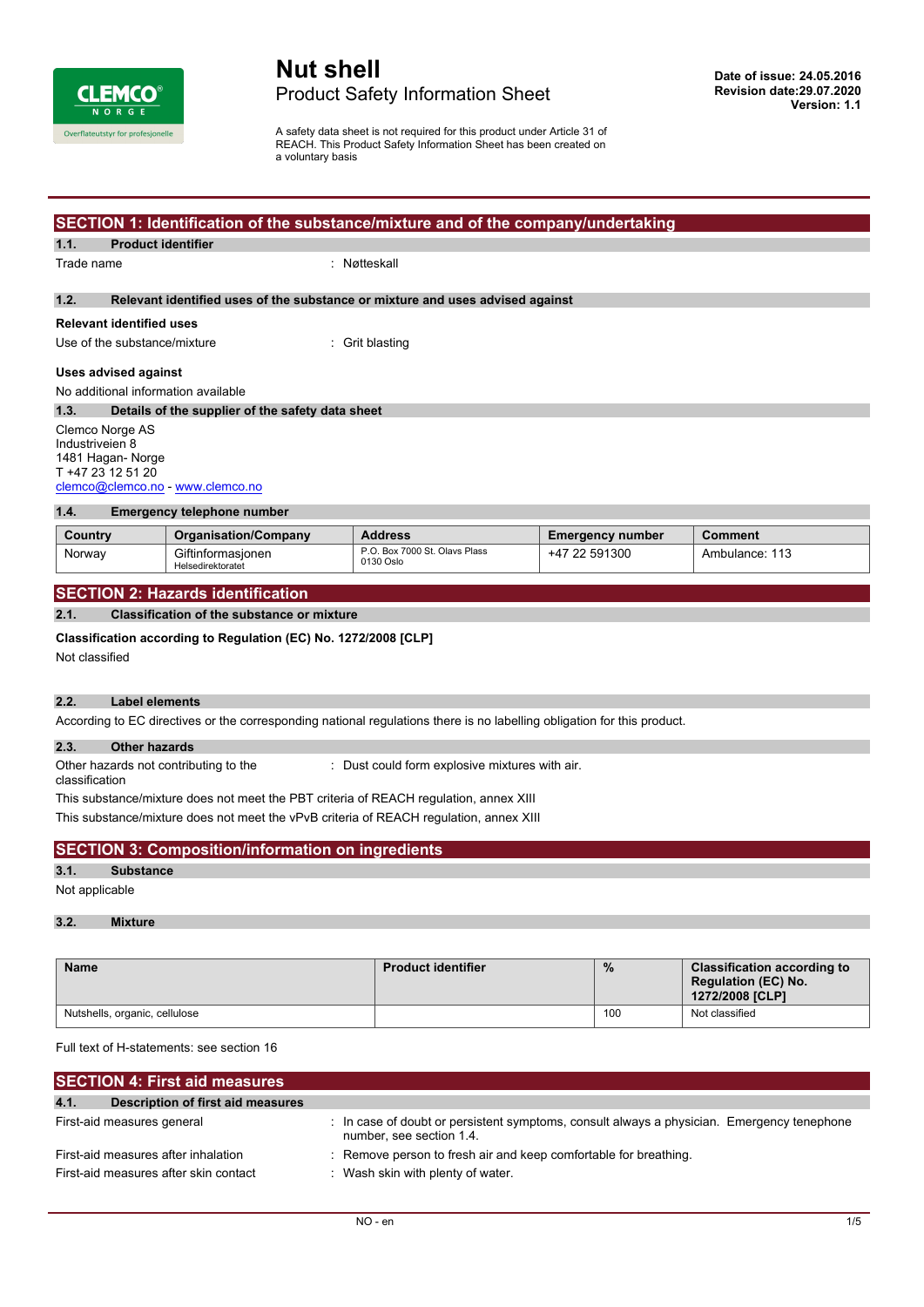## Product Safety Information Sheet

|                                                                             | A safety data sheet is not required for this product under Article 31 of REACH. This Product Safety Information Sheet has been created on a voluntary basis                                                                                                        |
|-----------------------------------------------------------------------------|--------------------------------------------------------------------------------------------------------------------------------------------------------------------------------------------------------------------------------------------------------------------|
| First-aid measures after eye contact                                        | : IF IN EYES: Rinse cautiously with water for several minutes. Remove contact lenses, if present<br>and easy to do. Continue rinsing.                                                                                                                              |
| First-aid measures after ingestion                                          | Rinse mouth. Drink plenty of water. Do not induce vomiting. Call a poison center or a doctor if<br>you feel unwell.                                                                                                                                                |
| 4.2.<br>Most important symptoms and effects, both acute and delayed         |                                                                                                                                                                                                                                                                    |
| Symptoms/injuries after inhalation                                          | Dust: May cause respiratory irritation.                                                                                                                                                                                                                            |
| Symptoms/injuries after eye contact                                         | : Dust may irritate eyes mechanically.                                                                                                                                                                                                                             |
| 4.3.                                                                        | Indication of any immediate medical attention and special treatment needed                                                                                                                                                                                         |
| Treat symptomatically.                                                      |                                                                                                                                                                                                                                                                    |
| <b>SECTION 5: Firefighting measures</b>                                     |                                                                                                                                                                                                                                                                    |
| 5.1.<br><b>Extinguishing media</b>                                          |                                                                                                                                                                                                                                                                    |
| Suitable extinguishing media                                                | : ABC-powder. Water spray. Use fire-extinguishing media appropriate for surrounding materials.                                                                                                                                                                     |
| Unsuitable extinguishing media                                              | : Do not use straight streams.                                                                                                                                                                                                                                     |
| 5.2.<br>Special hazards arising from the substance or mixture               |                                                                                                                                                                                                                                                                    |
| Fire hazard                                                                 | Non flammable.                                                                                                                                                                                                                                                     |
|                                                                             |                                                                                                                                                                                                                                                                    |
| <b>Explosion hazard</b>                                                     | Dust could form explosive mixtures with air.                                                                                                                                                                                                                       |
| Hazardous decomposition products in case of<br>fire                         | Carbon oxides (CO, CO2).                                                                                                                                                                                                                                           |
| 5.3.<br><b>Advice for firefighters</b>                                      |                                                                                                                                                                                                                                                                    |
| Protection during firefighting                                              | : Do not enter fire area without proper protective equipment, including respiratory protection.                                                                                                                                                                    |
| <b>SECTION 6: Accidental release measures</b>                               |                                                                                                                                                                                                                                                                    |
| 6.1.<br>Personal precautions, protective equipment and emergency procedures |                                                                                                                                                                                                                                                                    |
| General measures                                                            | : Ventilate spillage area. Do not breathe dust. Use personal protective equipment as required.                                                                                                                                                                     |
|                                                                             | Refer to section 8.                                                                                                                                                                                                                                                |
| 6.2.<br><b>Environmental precautions</b>                                    |                                                                                                                                                                                                                                                                    |
| No particular/specific measures required.                                   |                                                                                                                                                                                                                                                                    |
| 6.3.<br>Methods and material for containment and cleaning up                |                                                                                                                                                                                                                                                                    |
| Methods for cleaning up                                                     | : Mechanically recover the product.                                                                                                                                                                                                                                |
| Other information                                                           | Dispose of materials or solid residues at an authorized site.                                                                                                                                                                                                      |
|                                                                             |                                                                                                                                                                                                                                                                    |
| 6.4.<br><b>Reference to other sections</b>                                  |                                                                                                                                                                                                                                                                    |
| For further information refer to section 8 and 13.                          |                                                                                                                                                                                                                                                                    |
| <b>SECTION 7: Handling and storage</b>                                      |                                                                                                                                                                                                                                                                    |
| 7.1.<br><b>Precautions for safe handling</b>                                |                                                                                                                                                                                                                                                                    |
| Precautions for safe handling                                               | : Ensure good ventilation of the work station. Avoid creating or spreading dust. Do not breathe<br>dust. Keep away from heat, hot surfaces, sparks, open flames and other ignition sources. No<br>smoking. Wear personal protective equipment. Refer to section 8. |
| Hygiene measures                                                            | Do not eat, drink or smoke when using this product. Always wash hands after handling the<br>product.                                                                                                                                                               |
|                                                                             |                                                                                                                                                                                                                                                                    |
| 7.2.<br>Conditions for safe storage, including any incompatibilities        |                                                                                                                                                                                                                                                                    |
| Storage conditions                                                          | : Store in a dry place.                                                                                                                                                                                                                                            |
| 7.3.<br>Specific end use(s)                                                 |                                                                                                                                                                                                                                                                    |
| No additional information available                                         |                                                                                                                                                                                                                                                                    |
| <b>SECTION 8: Exposure controls/personal protection</b>                     |                                                                                                                                                                                                                                                                    |
| 8.1.<br><b>Control parameters</b>                                           |                                                                                                                                                                                                                                                                    |
| Nutshells, organic, cellulose                                               |                                                                                                                                                                                                                                                                    |
| Organic dust, total dust: 5 mg/m <sup>3</sup><br>Norway                     |                                                                                                                                                                                                                                                                    |
|                                                                             |                                                                                                                                                                                                                                                                    |
| 8.2.<br><b>Exposure controls</b>                                            |                                                                                                                                                                                                                                                                    |
| Appropriate engineering controls                                            | : Ensure good ventilation of the work station.                                                                                                                                                                                                                     |
| Personal protective equipment                                               | During blasting an approved blast helmet/mask with compressed air supply together with<br>protection clothing and gloves must be used to protect against rebounding blast media and<br>dust.                                                                       |
| Hand protection:                                                            |                                                                                                                                                                                                                                                                    |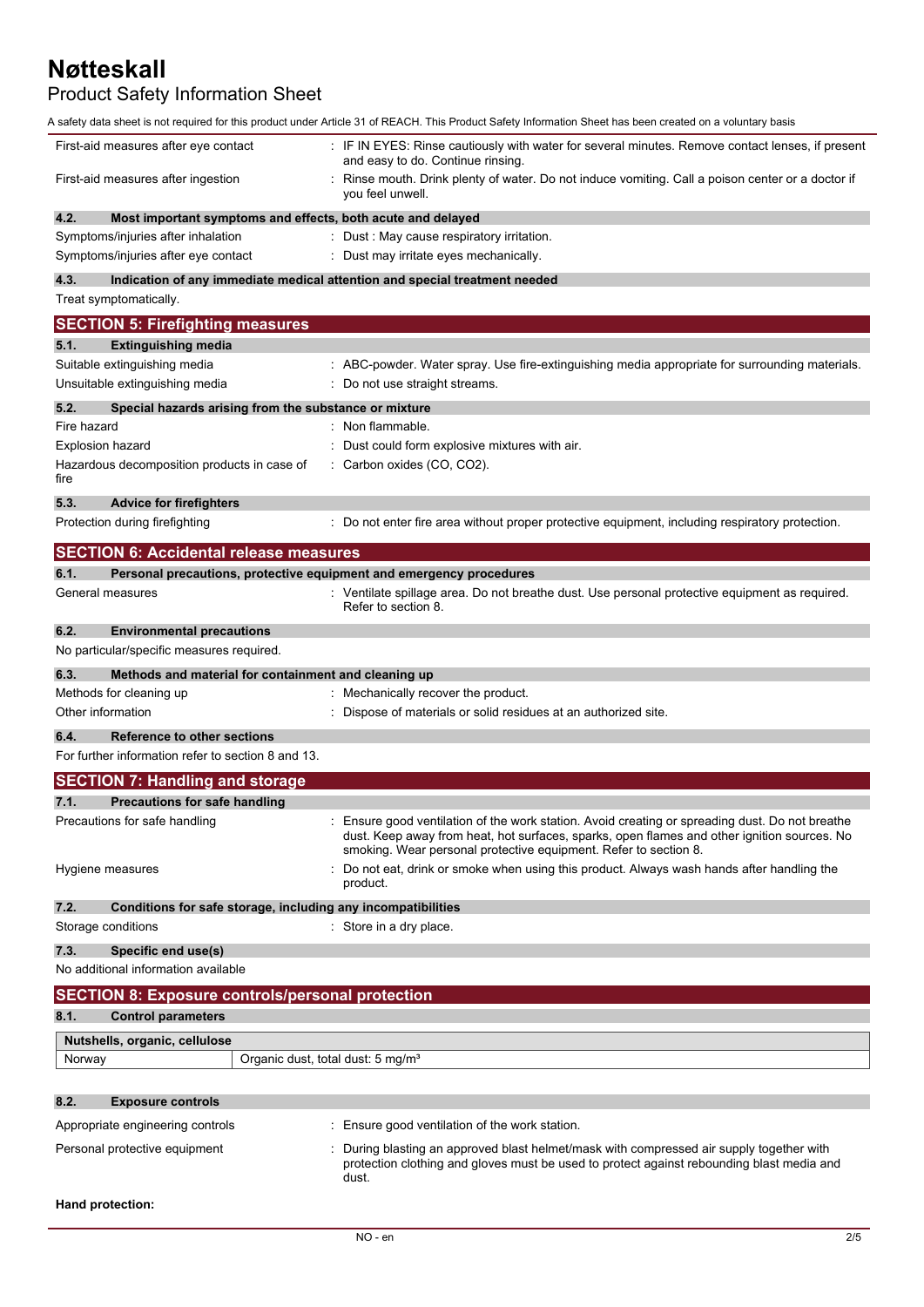### Product Safety Information Sheet

A safety data sheet is not required for this product under Article 31 of REACH. This Product Safety Information Sheet has been created on a voluntary basis

Protective gloves. Leather. EN 388

#### **Eye protection:**

Chemical goggles or face shield. EN 166

#### **Skin and body protection:**

Wear suitable protective clothing

#### **Respiratory protection:**

Dust production: dust mask with filter type P2. EN 143. In case of insufficient ventilation, wear suitable respiratory equipment. EN 12083

Environmental exposure controls : No specific measures are necessary.

| <b>SECTION 9: Physical and chemical properties</b>            |                                         |
|---------------------------------------------------------------|-----------------------------------------|
| Information on basic physical and chemical properties<br>9.1. |                                         |
| Physical state                                                | Solid<br>٠                              |
| Appearance                                                    | Pellet.                                 |
| Colour                                                        | brown.                                  |
| Odour                                                         | odourless.                              |
| Odour threshold                                               | Not applicable                          |
| рH                                                            | No data available                       |
| Relative evaporation rate (butyl acetate=1)                   | Not applicable                          |
| Melting point                                                 | Not applicable                          |
| Freezing point                                                | Not applicable                          |
| Boiling point                                                 | Not applicable                          |
| Flash point                                                   | Not applicable                          |
| Auto-ignition temperature                                     | $\approx$ 170 °C                        |
| Decomposition temperature                                     | Not applicable                          |
| Flammability (solid, gas)                                     | No data available                       |
| Vapour pressure                                               | Not applicable                          |
| Relative vapour density at 20 °C                              | Not applicable                          |
| Relative density                                              | No data available                       |
| Density                                                       | $\approx$ 1 - 1.2 g/cm <sup>3</sup>     |
| Solubility                                                    | Insoluble in water.                     |
| Log Pow                                                       | No data available                       |
| Viscosity, kinematic                                          | Not applicable                          |
| Viscosity, dynamic                                            | Not applicable                          |
| <b>Explosive properties</b>                                   | Dust may form explosive mixture in air. |
| Oxidising properties                                          | Non flammable.                          |
| <b>Explosive limits</b>                                       | Not known                               |
| 9.2.<br><b>Other information</b>                              |                                         |

No additional information available

#### **SECTION 10: Stability and reactivity**

### **10.1. Reactivity**

The product is non-reactive under normal conditions of use, storage and transport.

#### **10.2. Chemical stability**

Stable under normal conditions.

#### **10.3. Possibility of hazardous reactions**

No dangerous reactions known under normal conditions of use. Dust could form explosive mixtures with air.

#### **10.4. Conditions to avoid**

None under recommended storage and handling conditions (see section 7).

#### **10.5. Incompatible materials**

None to our knowledge.

#### **10.6. Hazardous decomposition products**

Under normal conditions of storage and use, hazardous decomposition products should not be produced.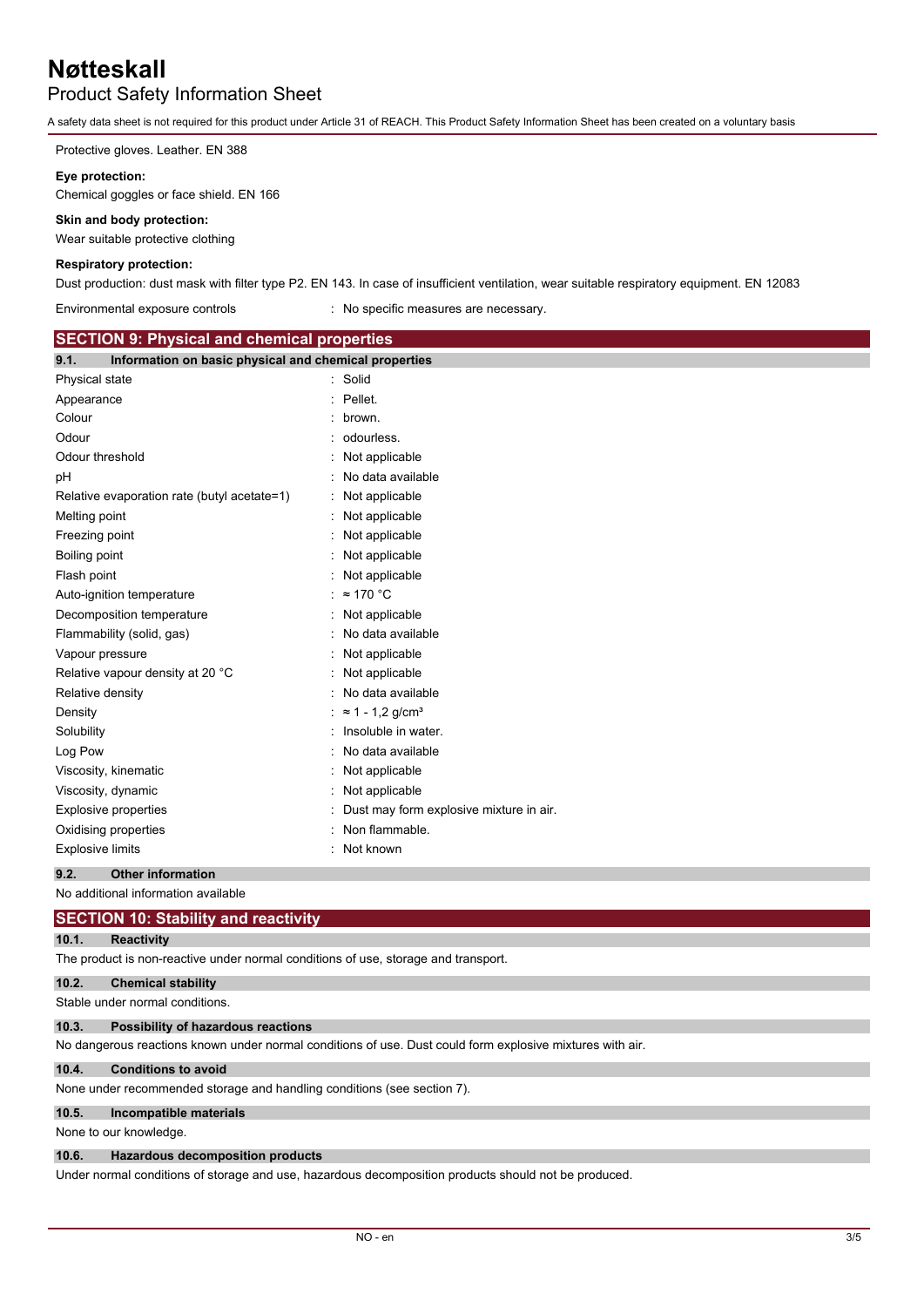## Product Safety Information Sheet

A safety data sheet is not required for this product under Article 31 of REACH. This Product Safety Information Sheet has been created on a voluntary basis

### **SECTION 11: Toxicological information**

| : Not classified (Based on available data, the classification criteria are not met)          |
|----------------------------------------------------------------------------------------------|
| : Not classified (Based on available data, the classification criteria are not met)          |
| : Dust may irritate the skin in a mechanical way                                             |
| : Not classified (Based on available data, the classification criteria are not met)          |
| : Dust may irritate eyes mechanically                                                        |
| : Not classified (Based on available data, the classification criteria are not met)          |
| : Persons allergic to nuts should be careful when handling this product                      |
| : Not classified (Based on available data, the classification criteria are not met)          |
| : Not classified (Based on available data, the classification criteria are not met)          |
| : Not classified (Based on available data, the classification criteria are not met)          |
| : Not classified (Based on available data, the classification criteria are not met)          |
| : Dust from this product may cause respiratory irritation                                    |
| : Not classified (Based on available data, the classification criteria are not met)          |
| : Not classified (Based on available data, the classification criteria are not met)          |
| Used product may contain contaminations with greater health risks than the original product. |
| <b>SECTION 12: Ecological information</b>                                                    |
|                                                                                              |

| тохняг |
|--------|
|        |

Ecology - general **interproduct is not considered harmful to aquatic organisms nor to cause long-term adverse** effects in the environment.

#### **12.2. Persistence and degradability**

| Nutshells, organic, cellulose                      |                                                                                                                                                                                 |
|----------------------------------------------------|---------------------------------------------------------------------------------------------------------------------------------------------------------------------------------|
| Persistence and degradability                      | Biodegradable.                                                                                                                                                                  |
| 12.3.<br><b>Bioaccumulative potential</b>          |                                                                                                                                                                                 |
| Nutshells, organic, cellulose                      |                                                                                                                                                                                 |
| Bioaccumulative potential                          | No bioaccumulation.                                                                                                                                                             |
| 12.4.<br><b>Mobility in soil</b>                   |                                                                                                                                                                                 |
| Nutshells, organic, cellulose                      |                                                                                                                                                                                 |
| Ecology - soil                                     | Not known.                                                                                                                                                                      |
| <b>Results of PBT and vPvB assessment</b><br>12.5. |                                                                                                                                                                                 |
| Component                                          |                                                                                                                                                                                 |
| Nutshells, organic, cellulose ()                   | This substance/mixture does not meet the PBT criteria of REACH regulation, annex XIII<br>This substance/mixture does not meet the vPvB criteria of REACH regulation, annex XIII |

#### **12.6. Other adverse effects**

No additional information available

| <b>SECTION 13: Disposal considerations</b> |                                                                                                                                                                    |
|--------------------------------------------|--------------------------------------------------------------------------------------------------------------------------------------------------------------------|
| 13.1.<br>Waste treatment methods           |                                                                                                                                                                    |
| Waste treatment methods                    | Non hazardous waste. If recycling is not possible, eliminate in accordance with local valid<br>waste disposal regulations.                                         |
| Additional information                     | : Used product can be hahazardous waste.                                                                                                                           |
| European List of Waste (LoW) code          | $\pm$ 12 01 16 <sup>*</sup> - waste blasting material containing dangerous substances<br>12 01 17 - waste blasting material other than those mentioned in 12 01 16 |

### **SECTION 14: Transport information**

#### In accordance with ADR / RID / IMDG / IATA / ADN

| <b>ADR</b>                       | <b>IMDG</b>   | <b>IATA</b>   | <b>ADN</b>    | <b>RID</b>    |
|----------------------------------|---------------|---------------|---------------|---------------|
| 14.1.<br><b>UN number</b>        |               |               |               |               |
| Not regulated                    | Not regulated | Not regulated | Not regulated | Not regulated |
| 14.2.<br>UN proper shipping name |               |               |               |               |
| Not regulated                    | Not regulated | Not regulated | Not regulated | Not regulated |